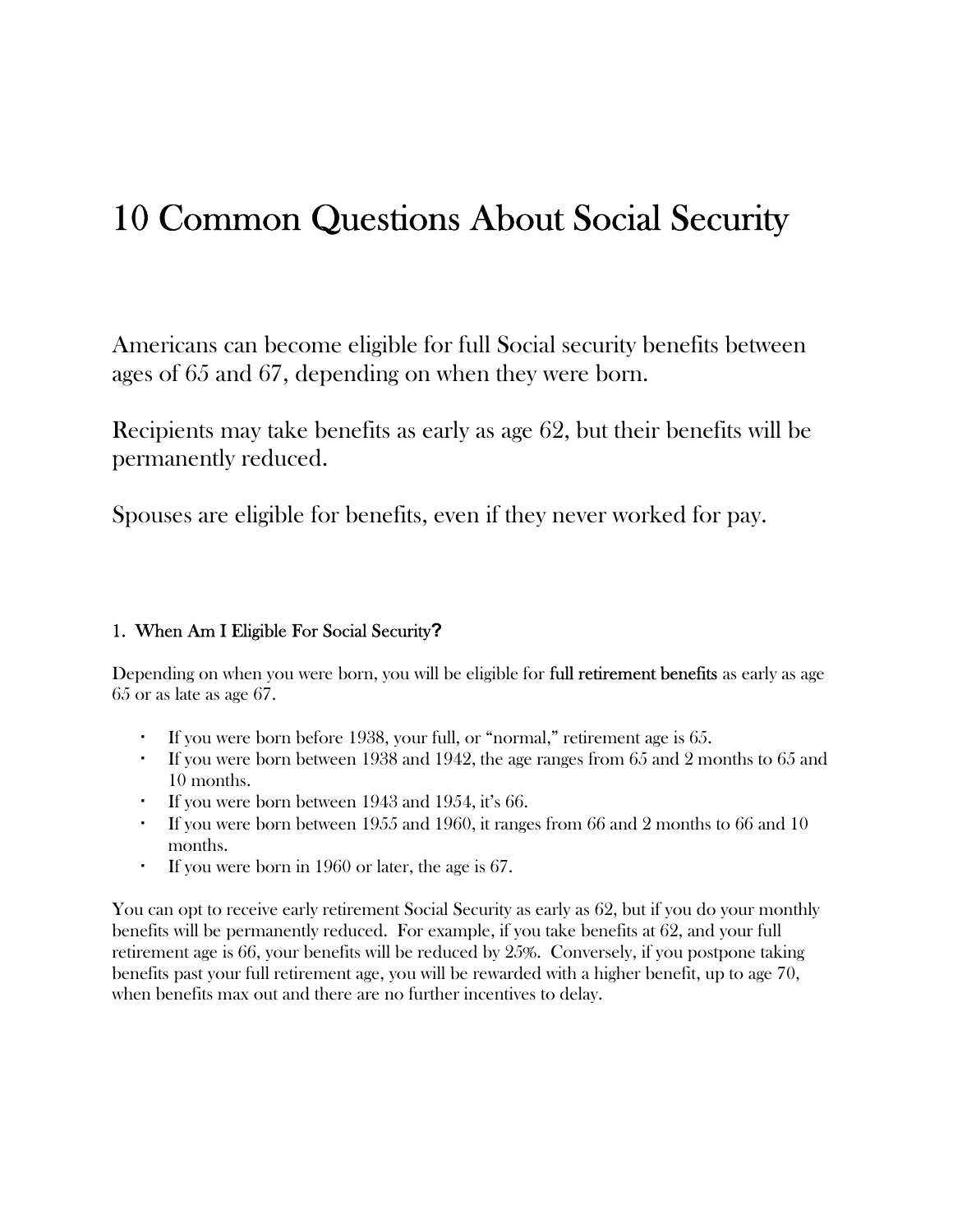### 2. How is Eligibility Determined?

Your eligibility for Social security is based on credits you earn during your working years. As of 2021, for every \$1,470 you earn, you earn one credit, up to a maximum of four per year. If you were born in 1929 or later, you need 40 credits-essentially 10 years of full-time work to receive Social Security benefits at retirement. "Once you have these minimum credits, your benefit is based on your highest 35 years of averaged earnings," says Jonathan Wilt, a Certified Financial Planner at Heritage Advisory Group in Marlton, New Jersey. "If you only worked 20 years, you would have 15 years of zero income as part of the calculated average." For workers who spent a significant number of unpaid years at home, caring for children or elderly family members, this formula creates a significant disadvantage.

There are special provisions that can change the formula if you had certain public service jobs. "For citizens who have government-sponsored pensions, like teachers, firefighters, police officers, or other public employees, there is a high probability that your Social Security benefits are reduced or even eliminated," says Wilt.

# 3. How Much Do I Pay In?

As of 2021, workers pay 6.2% of their wages into Social Security, on up to \$142,800 of their income. Employers contribute another 6.2%. People who are self-employed must pay both portions or 12.4%

Note, you can collect Social Security retirement benefits even if you're still working.

# 4. How Much Will I Get?

Those who have accumulated 40 credits can use the Retirement Estimator at **ssa.gov** to obtain a rough estimate of future benefits.

# 5. Can I Get Social Security If I Work?

Yes, you can receive Social Security benefits while you are still working. If you have reached full retirement age, you can work and earn as much as you would like and receive full benefits. If you are under full retirement age, but receiving Social Security, your benefits will be reduced temporarily.

The reduction is \$1 for every \$2 of earned income over \$18,960 (in 2021). During the year in which you reach full retirement age, your benefits will be reduced by \$1 for every \$3 in income over \$50,520 (in 2021). That continues until the month you become fully eligible.

The money is not lost, however. Social Security will credit it to your record when you reach full retirement age, resulting in a higher benefit.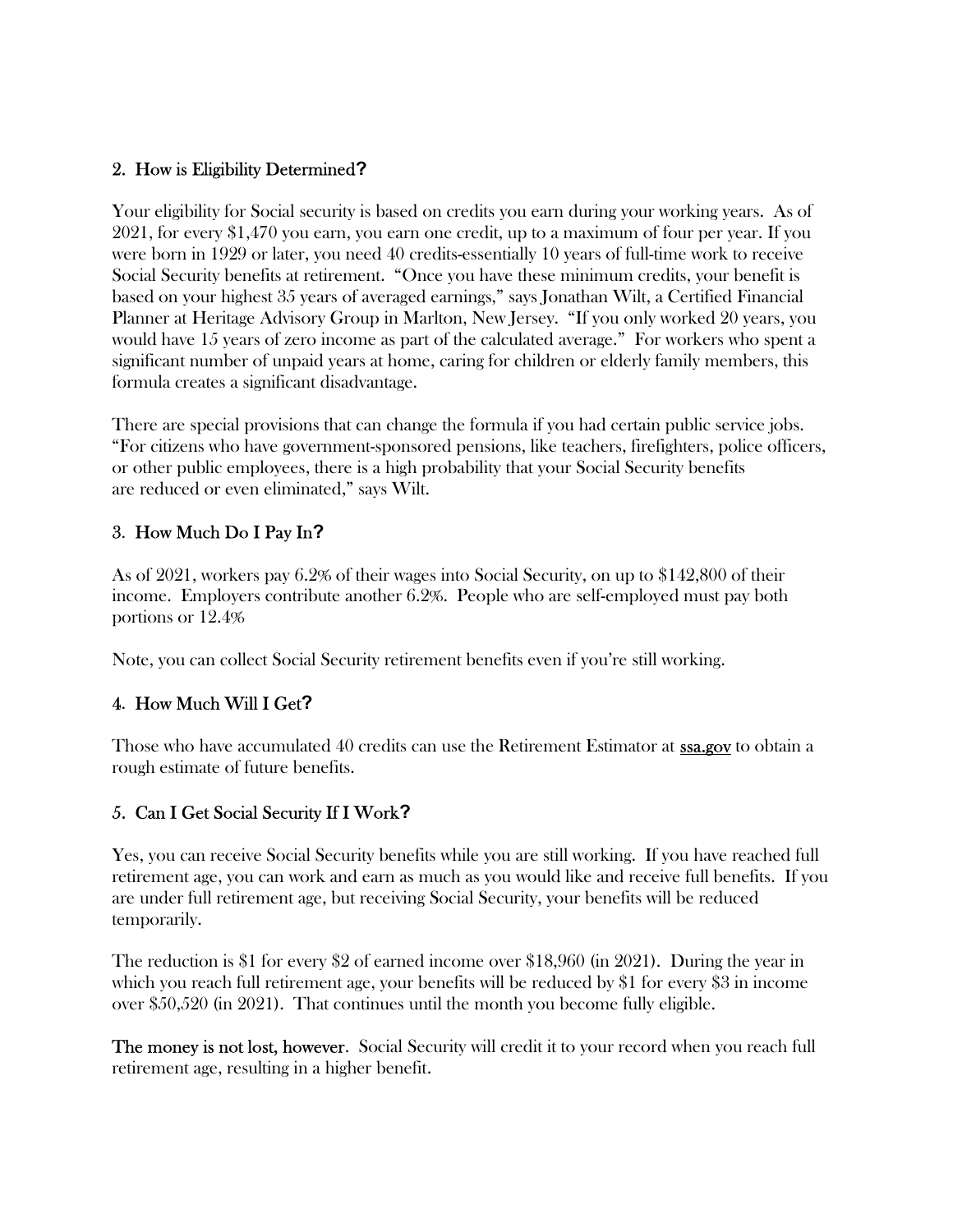## 6. How Does The Spousal Benefit Work?

The Bipartisan Budget Act of 2015 tightened some of the rules on spousal benefits, eliminating several strategies that couples once used to maximize how much they received.

However, spouses can still claim benefits regardless of whether they ever held paid jobs, based on their partner's record. To qualify, the spouse with a work record must already be receiving retirement or disability benefits, and the nonworking spouse must be at least age 62.

As with other Social Security benefits, spousal benefits are permanently reduced if the nonworking spouse starts to collect before reaching their own full retirement age. If the nonworking spouse wits until full retirement age, they will receive a spousal benefit of up to 50% of their partner's full retirement benefit.

Spouses who are widowed become eligible for 100% of their partner's full benefit unless they also had a job and the benefit they have earned through their own income is higher.

In some cases, divorced spouses are also eligible for spousal benefits based on their former spouse's record.

# 7. Do I Owe Taxes On Social Security?

You might, depending on your income. In 2021, couples who file a joint tax return and have a combined income between \$32,000 and \$44,000 will have to pay tax on up to 50% of their benefits. If their combined income is more than \$44,000, they will be taxed on up to 85% of their benefits.

For singles, those income thresholds are between \$25,000 and \$34,000 for 50%, and more than \$34,000 for 85%.

"Combined income" is your adjusted gross income plus any nontaxable interest and one half of your Social Security benefits.

# 8. How Do I Apply For Benefits?

You can apply for benefits at your local Social Security office, by telephone at (800) 772-1213, or online at SSA.GOV.

You will need to provide certain information and possibly some documents, such as a birth certificate. Social Security Form SSA-1 has a complete list. Note that the Social Security Administration says to apply "no more than 4 months prior to the date you want your benefits to start."